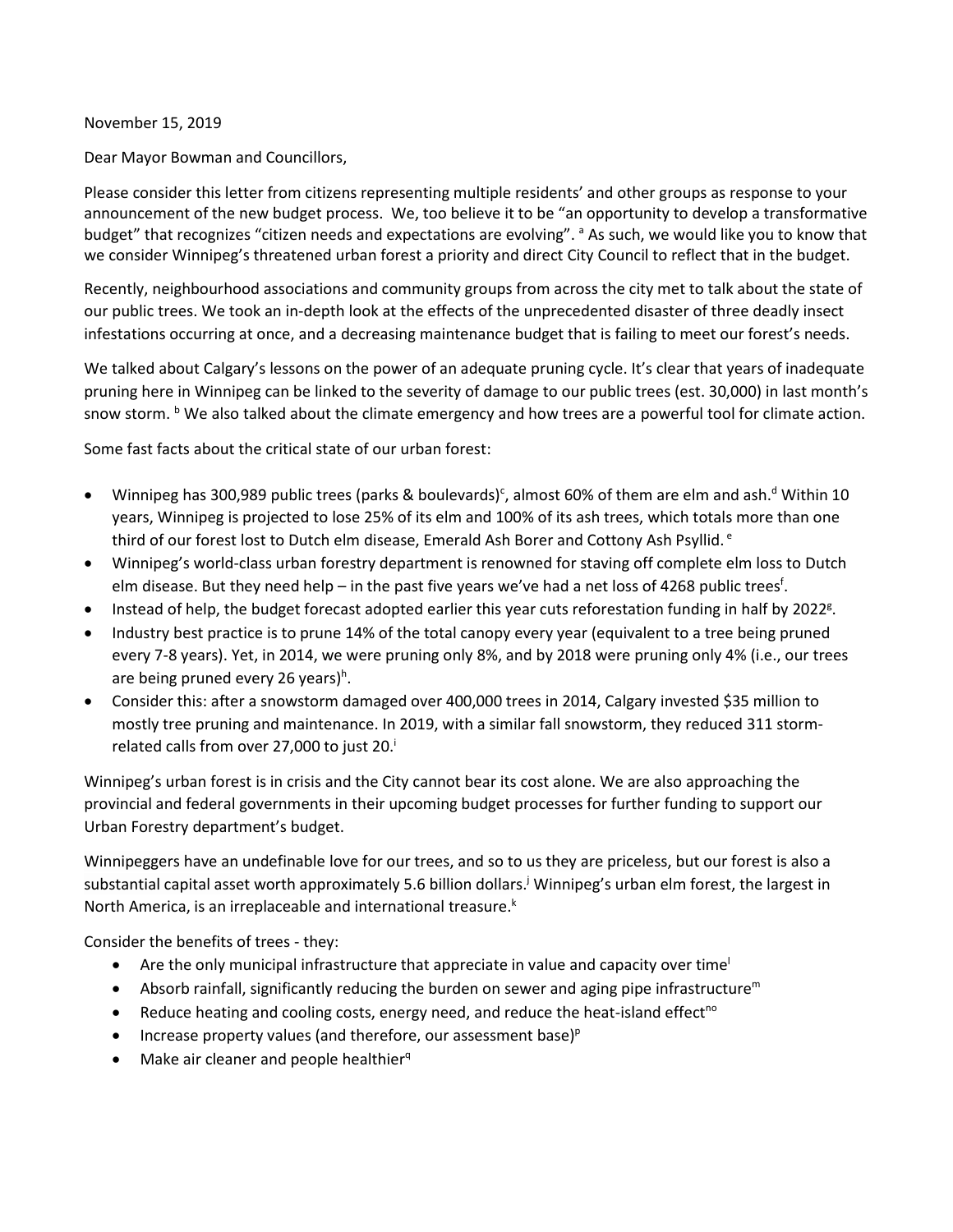We completely empathize with Mayor Bowman's comment that "creating a multi-year balanced budget will require difficult decisions to be made by Council" and that "hard fiscal choices" will be necessary. When we don't have enough money to do everything we want and must do, every dollar must provide the best return on investment<sup>s</sup>.

We have some good news: the groups who have signed this letter represent citizens from across Winnipeg who have considered all of this carefully, and made one of these hard choices for you.

## Our Ask

We, the undersigned, ask you to increase the capital budget for Urban Forestry by \$7.61 million each year for 2020, 2021, 2022, and 2023. This amount is the shortfall expressed in Urban Forestry's 2019 budget presentation.<sup>tu</sup> It represents the necessary resources to deal with the threats facing our urban canopy and to restore a pruning cycle closer to the best practice of 7 years rather than the decades-long current 26 years.

We ask you to fund this increase to Urban Forestry by reallocating \$7.61 annually from the roads capital budget.

## **A smaller increase to roads – the equivalent of approximately 1500 metres of renewal<sup>v</sup> —will be transformative for urban forestry.**

The 2020 draft roads budget presented by Public Works on November 13<sup>th</sup> was \$155.745 million<sup>w</sup>. The \$7.61 million we ask for is just under 5% of that amount. Yet it would increase Urban Forestry's budget by 183%, almost tripling it.

We are not asking you to cut the road budget; we're simply asking you to increase it a little less-by 23% as opposed to 28%. All roads do eventually need repair, and we trust that you, our elected officials along with public administrators can make more strategic choices within the road budget.

## Permission to Choose Trees

We know that "hard choices" means budget decisions that may not be politically popular. That is why we, as citizens of Winnipeg, are giving you permission to spend money differently. Roads can wait a little longer; our public trees cannot.

Time is of the essence in protecting and restoring our urban forest because:

- Rapid removal of sick trees prevents the spread of Dutch Elm Disease
- Proactive removal of Emerald Ash Borer-infested trees avoids damage to life and property
- Pruning according to best practice reduces disease and decreases the high cost of damaged trees
- As they say, the best time to plant a tree was 40 years ago; the next best time is now. It takes decades for a new tree to grow to the size of its predecessor.

We look forward to telling you more in person, and to giving you the confidence to adopt an urban forestry budget that is truly transformative.

Sincerely,

| <b>Glenelm Neighbourhood Association</b> | Luxton Residents Association                        |
|------------------------------------------|-----------------------------------------------------|
| <b>OURS Winnipeg</b>                     | West Alexander Residents Association                |
| South Osborne Residents Group            | <b>Centennial Community Improvement Association</b> |
| Norwood Flats Residents Association      | <b>Wolseley Residents Association</b>               |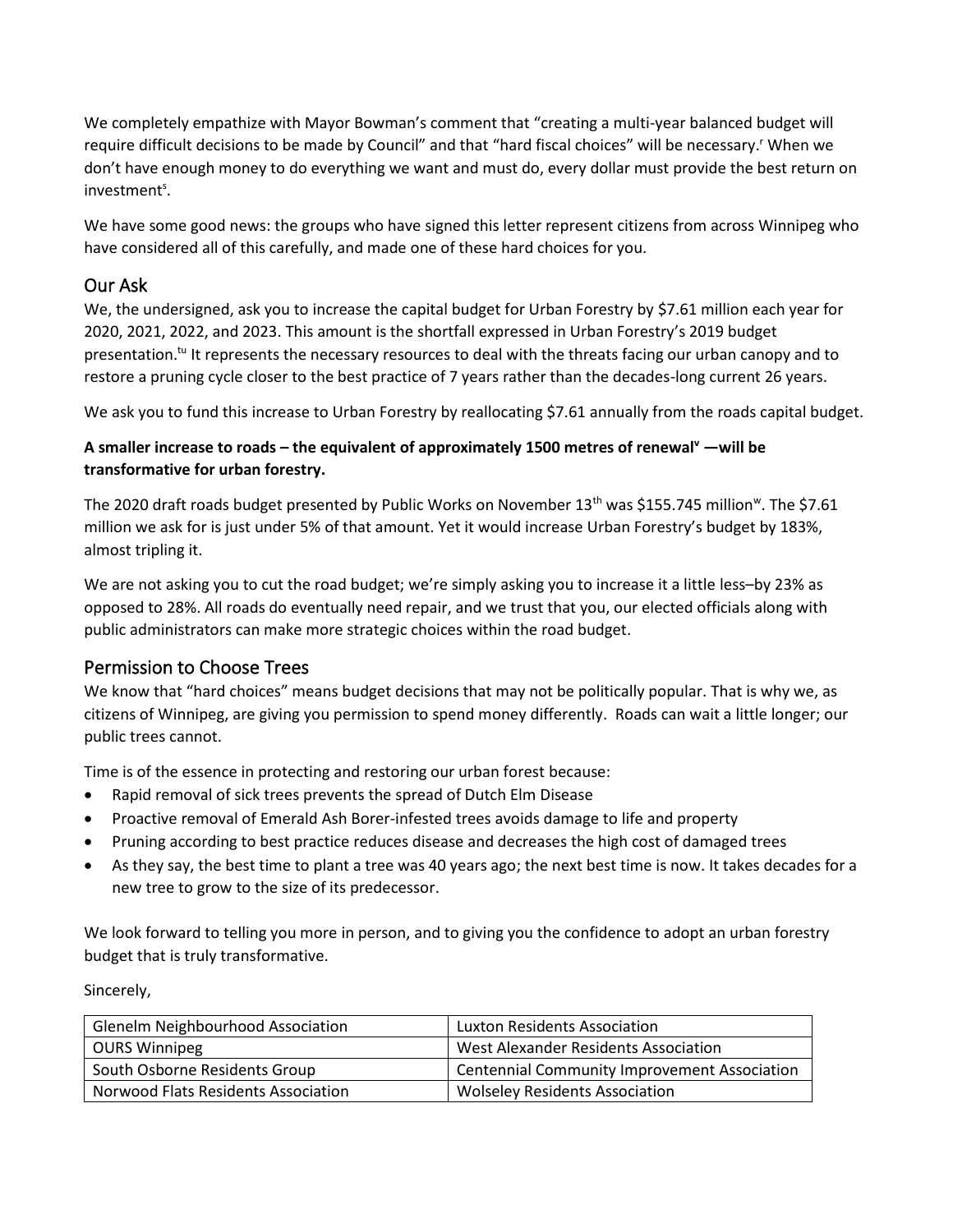| <b>Balmoral Spence Residents Association</b>      | <b>Bishop Grandin Greenway</b> |
|---------------------------------------------------|--------------------------------|
| <b>Chalmers Neighbourhood Renewal Corporation</b> | <b>Winnipeg Trails</b>         |
| Central Neighbourhoods                            | Artbeat Studio                 |
| Point Douglas Resident Committee                  |                                |
| Social Planning Council of Winnipeg               | and counting                   |

<sup>a</sup> Media Release Oct. 18, 2019. City of Winnipeg Launches Multi-Year Balanced Budget Process. Quotes attributed to Councillor Scott Gillingham[. https://winnipeg.ca/cao/media/news/nr\\_2019/nr\\_20191018.stm](https://winnipeg.ca/cao/media/news/nr_2019/nr_20191018.stm)

 $b$  October 24, 2019. 1,700 tonnes of branches, downed trees collected so far in Winnipeg after storm. <https://www.cbc.ca/news/canada/manitoba/landfill-branches-wood-winnipeg-storm-1.5333788>

<sup>c</sup> November 1, 2019. Winnipeg Open Data. Tree Inventory. https://data.winnipeg.ca/Parks/Tree-Inventory/hfwk-jp4h.

d November 1, 2019. Winnipeg Open Data. Tree Inventory.<https://data.winnipeg.ca/Parks/Tree-Inventory/hfwk-jp4h>

<sup>e</sup> The historic elm loss averages 27% per year. In the 1970s, there were 275,000 elm trees but due to Dutch Elm Disease, the city has lost about 75,000.

<https://globalnews.ca/news/2254543/winnipeg-is-home-to-the-largest-urban-elm-forest-in-north-america/>

Minutes – Standing Policy Committee on Protection, Community Services and Parks February 5, 2018, Item No. 11. Emerald Ash Borer Preparedness, Response and Management Options Report, page 4. [http://clkapps.winnipeg.ca/dmis/ViewDoc.asp?DocId=16788&SectionId=&InitUrl=](http://clkapps.winnipeg.ca/dmis/ViewDoc.asp?DocId=16788&SectionId=&InitUrl)

<sup>f</sup> Present-day number: Winnipeg Open Data. Tree Inventory as of November 1, 2019: <u>https://data.winnipeg.ca/Parks/Tree-</u> [Inventory/hfwk-jp4h.](https://data.winnipeg.ca/Parks/Tree-Inventory/hfwk-jp4h)

2016-2018 numbers: Community Trends and Performance Report: Volume 1 for 2020 Budget, page 3-95: [https://winnipeg.ca/cao/pdfs/CommunityTrendsandPerformanceReportVolume1\\_2020.pdf](https://winnipeg.ca/cao/pdfs/CommunityTrendsandPerformanceReportVolume1_2020.pdf)

2015 number: Community Trends and Performance Report: Volume 1 for 2020 Budget, page 141: [https://www.winnipeg.ca/cao/pdfs/CommunityTrendsandPerformanceReportVolume1\\_2019.pdf](https://www.winnipeg.ca/cao/pdfs/CommunityTrendsandPerformanceReportVolume1_2019.pdf)

<sup>g</sup> 2019 Adopted Budget: Capital Project Detail Volume 3, page 3-10: [https://www.winnipeg.ca/finance/files/2019AdoptedCapitalBudget\\_Volume3.pdf](https://www.winnipeg.ca/finance/files/2019AdoptedCapitalBudget_Volume3.pdf)

<sup>h</sup> 2020 Community Trends & Performance Report: Volume 1, page 3-96 & 3-97: [https://winnipeg.ca/cao/pdfs/CommunityTrendsandPerformanceReportVolume1\\_2020.pdf](https://winnipeg.ca/cao/pdfs/CommunityTrendsandPerformanceReportVolume1_2020.pdf)

<sup>i</sup> October 21, 2019: Why Winnipeg's tree canopy might be better off after snowstorm's drubbing (CBC News) <https://www.cbc.ca/news/canada/manitoba/winnipeg-tree-canopy-damaged-snowstorm-calgary-1.5325944>

<sup>j</sup> November 12, 2015: Seeing our forest for the trees (Brent Bellamy – Number Ten Architecture) <https://www.numberten.com/blog/26-urban-design/brent-bellamy/274-seeing-our-forest-for-the-trees>

<sup>k</sup> October 2, 2015: Winnipeg is home to the largest urban elm forest in North America (Global News) <https://globalnews.ca/news/2254543/winnipeg-is-home-to-the-largest-urban-elm-forest-in-north-america/>